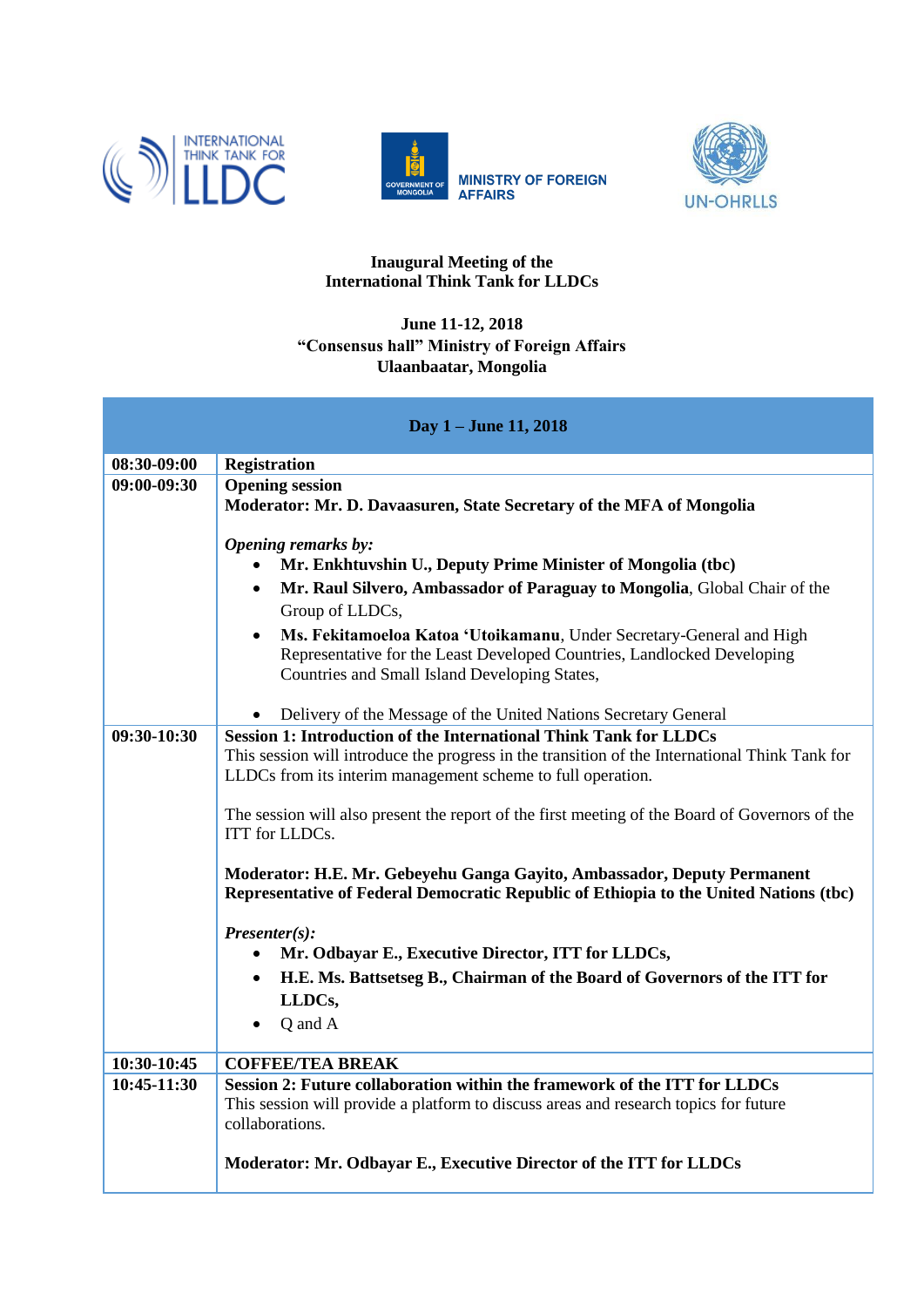| H.E. Mr. Lyompo Damcho Dorji, Foreign Minister of Bhutan,<br>H.E. Mr. Raul Silvero, Ambassador of Paraguay to Mongolia,<br>$\bullet$<br>H.E. Mr. Azer Huseyn, Ambassador at Large of the Ministry of Foreign Affairs of<br>$\bullet$<br>the Republic of Azerbaijan,<br>H.E. Ms. Beate Trankmann, Resident Coordinator, UNDP,<br>٠<br>Mr. Sandagdorj Erdenebileg. Chief. Policy Coordination, Development, Monitoring<br>$\bullet$<br>and Reporting Service, UN-OHRLLS,<br>11:30-12:00<br>Joint press conference<br>H.E. Ms. Fekitamoeloa Katoa 'Utoikamanu, OHRLLS<br>H.E. Ms. Battsetseg B., Deputy Foreign Minister of Mongolia<br>$\bullet$<br>H.E. Mr. Raul Silvero, Ambassador of Paraguay to Mongolia<br>$\bullet$<br>Mr. Odbayar E., Executive Director of the ITT for LLDCs<br>12:00-13:30<br><b>LUNCH BREAK</b><br>Thematic panel/session 1: Foreign Direct Investment and Economic diversification of<br>13:30-14:45<br><b>LLDCs</b><br>The event will review the impact of foreign direct investment on economic diversification in<br>LLDCs and further explore the effects of economic diversification on economic growth, role<br>of private sector, international trade position and integration into regional economy.<br>Moderator: H.E. Dr. Khiane Phansourivong, Ambassador, Permanent representative of<br>Lao PDR to the UN (tbc)<br><b>Presentations:</b><br>The importance of FDI and trends in LLDCs – (Gladys Mutangadura, Senior<br><b>Programme Officer, UN-OHRLLS)</b><br>The impact of foreign direct investment on economic diversification in the<br>region and LLDCs in particular - UN-ESCAP (Hamza Malik, Director,<br><b>Macroeconomic Policy and Financing for Development Division)</b><br>FDI, Economic Diversification, and Regional Trade Network Connectivity:<br>The Case of Laos - ITTLLDC (Sandra Seno-Alday, Lecturer, University of<br>Sydney)<br>The Role of Intellectual Property and Innovation for Development and<br>$\bullet$<br>Economic Diversification and WIPO's development cooperation activities -<br>World Intellectual Property Organization (Mr. V.Purevdorj, Senior<br>Counsellor)<br>Economic Diversification of LLDCs: Case Mongolia - Economic policy and<br>$\bullet$<br><b>Competitiveness Research Center (B.Lakshmi, Director General)</b><br>Interactive discussion and exchange of views by the LLDCs and participants<br><b>COFFEE/TEA BREAK</b><br>14:45-15:00<br>15:00-16:20<br>Thematic panel/session 2: ICT-Connectivity and LLDCs<br>The event will discuss the ICT infrastructure development of LLDCs and draw insights into<br>how to achieve high Internet penetration rate and to close the digital divide.<br><b>Moderator: Hamza Malik, Director, Macroeconomic Policy and Financing for</b><br><b>Development Division, UN-ESCAP (tbc)</b><br><b>Presentations:</b> | • Interactive debate and exchange of views by the LLDCs and Partner organizations |
|-----------------------------------------------------------------------------------------------------------------------------------------------------------------------------------------------------------------------------------------------------------------------------------------------------------------------------------------------------------------------------------------------------------------------------------------------------------------------------------------------------------------------------------------------------------------------------------------------------------------------------------------------------------------------------------------------------------------------------------------------------------------------------------------------------------------------------------------------------------------------------------------------------------------------------------------------------------------------------------------------------------------------------------------------------------------------------------------------------------------------------------------------------------------------------------------------------------------------------------------------------------------------------------------------------------------------------------------------------------------------------------------------------------------------------------------------------------------------------------------------------------------------------------------------------------------------------------------------------------------------------------------------------------------------------------------------------------------------------------------------------------------------------------------------------------------------------------------------------------------------------------------------------------------------------------------------------------------------------------------------------------------------------------------------------------------------------------------------------------------------------------------------------------------------------------------------------------------------------------------------------------------------------------------------------------------------------------------------------------------------------------------------------------------------------------------------------------------------------------------------------------------------------------------------------------------------------------------------------------------------------------------------------------------------------------------------------------------------------------------------------------------------------------------------------------------------------------------------------------|-----------------------------------------------------------------------------------|
|                                                                                                                                                                                                                                                                                                                                                                                                                                                                                                                                                                                                                                                                                                                                                                                                                                                                                                                                                                                                                                                                                                                                                                                                                                                                                                                                                                                                                                                                                                                                                                                                                                                                                                                                                                                                                                                                                                                                                                                                                                                                                                                                                                                                                                                                                                                                                                                                                                                                                                                                                                                                                                                                                                                                                                                                                                                           |                                                                                   |
|                                                                                                                                                                                                                                                                                                                                                                                                                                                                                                                                                                                                                                                                                                                                                                                                                                                                                                                                                                                                                                                                                                                                                                                                                                                                                                                                                                                                                                                                                                                                                                                                                                                                                                                                                                                                                                                                                                                                                                                                                                                                                                                                                                                                                                                                                                                                                                                                                                                                                                                                                                                                                                                                                                                                                                                                                                                           |                                                                                   |
|                                                                                                                                                                                                                                                                                                                                                                                                                                                                                                                                                                                                                                                                                                                                                                                                                                                                                                                                                                                                                                                                                                                                                                                                                                                                                                                                                                                                                                                                                                                                                                                                                                                                                                                                                                                                                                                                                                                                                                                                                                                                                                                                                                                                                                                                                                                                                                                                                                                                                                                                                                                                                                                                                                                                                                                                                                                           |                                                                                   |
|                                                                                                                                                                                                                                                                                                                                                                                                                                                                                                                                                                                                                                                                                                                                                                                                                                                                                                                                                                                                                                                                                                                                                                                                                                                                                                                                                                                                                                                                                                                                                                                                                                                                                                                                                                                                                                                                                                                                                                                                                                                                                                                                                                                                                                                                                                                                                                                                                                                                                                                                                                                                                                                                                                                                                                                                                                                           |                                                                                   |
|                                                                                                                                                                                                                                                                                                                                                                                                                                                                                                                                                                                                                                                                                                                                                                                                                                                                                                                                                                                                                                                                                                                                                                                                                                                                                                                                                                                                                                                                                                                                                                                                                                                                                                                                                                                                                                                                                                                                                                                                                                                                                                                                                                                                                                                                                                                                                                                                                                                                                                                                                                                                                                                                                                                                                                                                                                                           |                                                                                   |
|                                                                                                                                                                                                                                                                                                                                                                                                                                                                                                                                                                                                                                                                                                                                                                                                                                                                                                                                                                                                                                                                                                                                                                                                                                                                                                                                                                                                                                                                                                                                                                                                                                                                                                                                                                                                                                                                                                                                                                                                                                                                                                                                                                                                                                                                                                                                                                                                                                                                                                                                                                                                                                                                                                                                                                                                                                                           |                                                                                   |
|                                                                                                                                                                                                                                                                                                                                                                                                                                                                                                                                                                                                                                                                                                                                                                                                                                                                                                                                                                                                                                                                                                                                                                                                                                                                                                                                                                                                                                                                                                                                                                                                                                                                                                                                                                                                                                                                                                                                                                                                                                                                                                                                                                                                                                                                                                                                                                                                                                                                                                                                                                                                                                                                                                                                                                                                                                                           |                                                                                   |
|                                                                                                                                                                                                                                                                                                                                                                                                                                                                                                                                                                                                                                                                                                                                                                                                                                                                                                                                                                                                                                                                                                                                                                                                                                                                                                                                                                                                                                                                                                                                                                                                                                                                                                                                                                                                                                                                                                                                                                                                                                                                                                                                                                                                                                                                                                                                                                                                                                                                                                                                                                                                                                                                                                                                                                                                                                                           |                                                                                   |
|                                                                                                                                                                                                                                                                                                                                                                                                                                                                                                                                                                                                                                                                                                                                                                                                                                                                                                                                                                                                                                                                                                                                                                                                                                                                                                                                                                                                                                                                                                                                                                                                                                                                                                                                                                                                                                                                                                                                                                                                                                                                                                                                                                                                                                                                                                                                                                                                                                                                                                                                                                                                                                                                                                                                                                                                                                                           |                                                                                   |
|                                                                                                                                                                                                                                                                                                                                                                                                                                                                                                                                                                                                                                                                                                                                                                                                                                                                                                                                                                                                                                                                                                                                                                                                                                                                                                                                                                                                                                                                                                                                                                                                                                                                                                                                                                                                                                                                                                                                                                                                                                                                                                                                                                                                                                                                                                                                                                                                                                                                                                                                                                                                                                                                                                                                                                                                                                                           |                                                                                   |
|                                                                                                                                                                                                                                                                                                                                                                                                                                                                                                                                                                                                                                                                                                                                                                                                                                                                                                                                                                                                                                                                                                                                                                                                                                                                                                                                                                                                                                                                                                                                                                                                                                                                                                                                                                                                                                                                                                                                                                                                                                                                                                                                                                                                                                                                                                                                                                                                                                                                                                                                                                                                                                                                                                                                                                                                                                                           |                                                                                   |
|                                                                                                                                                                                                                                                                                                                                                                                                                                                                                                                                                                                                                                                                                                                                                                                                                                                                                                                                                                                                                                                                                                                                                                                                                                                                                                                                                                                                                                                                                                                                                                                                                                                                                                                                                                                                                                                                                                                                                                                                                                                                                                                                                                                                                                                                                                                                                                                                                                                                                                                                                                                                                                                                                                                                                                                                                                                           |                                                                                   |
|                                                                                                                                                                                                                                                                                                                                                                                                                                                                                                                                                                                                                                                                                                                                                                                                                                                                                                                                                                                                                                                                                                                                                                                                                                                                                                                                                                                                                                                                                                                                                                                                                                                                                                                                                                                                                                                                                                                                                                                                                                                                                                                                                                                                                                                                                                                                                                                                                                                                                                                                                                                                                                                                                                                                                                                                                                                           |                                                                                   |
|                                                                                                                                                                                                                                                                                                                                                                                                                                                                                                                                                                                                                                                                                                                                                                                                                                                                                                                                                                                                                                                                                                                                                                                                                                                                                                                                                                                                                                                                                                                                                                                                                                                                                                                                                                                                                                                                                                                                                                                                                                                                                                                                                                                                                                                                                                                                                                                                                                                                                                                                                                                                                                                                                                                                                                                                                                                           |                                                                                   |
|                                                                                                                                                                                                                                                                                                                                                                                                                                                                                                                                                                                                                                                                                                                                                                                                                                                                                                                                                                                                                                                                                                                                                                                                                                                                                                                                                                                                                                                                                                                                                                                                                                                                                                                                                                                                                                                                                                                                                                                                                                                                                                                                                                                                                                                                                                                                                                                                                                                                                                                                                                                                                                                                                                                                                                                                                                                           |                                                                                   |
|                                                                                                                                                                                                                                                                                                                                                                                                                                                                                                                                                                                                                                                                                                                                                                                                                                                                                                                                                                                                                                                                                                                                                                                                                                                                                                                                                                                                                                                                                                                                                                                                                                                                                                                                                                                                                                                                                                                                                                                                                                                                                                                                                                                                                                                                                                                                                                                                                                                                                                                                                                                                                                                                                                                                                                                                                                                           |                                                                                   |
|                                                                                                                                                                                                                                                                                                                                                                                                                                                                                                                                                                                                                                                                                                                                                                                                                                                                                                                                                                                                                                                                                                                                                                                                                                                                                                                                                                                                                                                                                                                                                                                                                                                                                                                                                                                                                                                                                                                                                                                                                                                                                                                                                                                                                                                                                                                                                                                                                                                                                                                                                                                                                                                                                                                                                                                                                                                           |                                                                                   |
|                                                                                                                                                                                                                                                                                                                                                                                                                                                                                                                                                                                                                                                                                                                                                                                                                                                                                                                                                                                                                                                                                                                                                                                                                                                                                                                                                                                                                                                                                                                                                                                                                                                                                                                                                                                                                                                                                                                                                                                                                                                                                                                                                                                                                                                                                                                                                                                                                                                                                                                                                                                                                                                                                                                                                                                                                                                           |                                                                                   |
|                                                                                                                                                                                                                                                                                                                                                                                                                                                                                                                                                                                                                                                                                                                                                                                                                                                                                                                                                                                                                                                                                                                                                                                                                                                                                                                                                                                                                                                                                                                                                                                                                                                                                                                                                                                                                                                                                                                                                                                                                                                                                                                                                                                                                                                                                                                                                                                                                                                                                                                                                                                                                                                                                                                                                                                                                                                           |                                                                                   |
|                                                                                                                                                                                                                                                                                                                                                                                                                                                                                                                                                                                                                                                                                                                                                                                                                                                                                                                                                                                                                                                                                                                                                                                                                                                                                                                                                                                                                                                                                                                                                                                                                                                                                                                                                                                                                                                                                                                                                                                                                                                                                                                                                                                                                                                                                                                                                                                                                                                                                                                                                                                                                                                                                                                                                                                                                                                           |                                                                                   |
|                                                                                                                                                                                                                                                                                                                                                                                                                                                                                                                                                                                                                                                                                                                                                                                                                                                                                                                                                                                                                                                                                                                                                                                                                                                                                                                                                                                                                                                                                                                                                                                                                                                                                                                                                                                                                                                                                                                                                                                                                                                                                                                                                                                                                                                                                                                                                                                                                                                                                                                                                                                                                                                                                                                                                                                                                                                           |                                                                                   |
|                                                                                                                                                                                                                                                                                                                                                                                                                                                                                                                                                                                                                                                                                                                                                                                                                                                                                                                                                                                                                                                                                                                                                                                                                                                                                                                                                                                                                                                                                                                                                                                                                                                                                                                                                                                                                                                                                                                                                                                                                                                                                                                                                                                                                                                                                                                                                                                                                                                                                                                                                                                                                                                                                                                                                                                                                                                           |                                                                                   |
|                                                                                                                                                                                                                                                                                                                                                                                                                                                                                                                                                                                                                                                                                                                                                                                                                                                                                                                                                                                                                                                                                                                                                                                                                                                                                                                                                                                                                                                                                                                                                                                                                                                                                                                                                                                                                                                                                                                                                                                                                                                                                                                                                                                                                                                                                                                                                                                                                                                                                                                                                                                                                                                                                                                                                                                                                                                           |                                                                                   |
|                                                                                                                                                                                                                                                                                                                                                                                                                                                                                                                                                                                                                                                                                                                                                                                                                                                                                                                                                                                                                                                                                                                                                                                                                                                                                                                                                                                                                                                                                                                                                                                                                                                                                                                                                                                                                                                                                                                                                                                                                                                                                                                                                                                                                                                                                                                                                                                                                                                                                                                                                                                                                                                                                                                                                                                                                                                           |                                                                                   |
|                                                                                                                                                                                                                                                                                                                                                                                                                                                                                                                                                                                                                                                                                                                                                                                                                                                                                                                                                                                                                                                                                                                                                                                                                                                                                                                                                                                                                                                                                                                                                                                                                                                                                                                                                                                                                                                                                                                                                                                                                                                                                                                                                                                                                                                                                                                                                                                                                                                                                                                                                                                                                                                                                                                                                                                                                                                           |                                                                                   |
|                                                                                                                                                                                                                                                                                                                                                                                                                                                                                                                                                                                                                                                                                                                                                                                                                                                                                                                                                                                                                                                                                                                                                                                                                                                                                                                                                                                                                                                                                                                                                                                                                                                                                                                                                                                                                                                                                                                                                                                                                                                                                                                                                                                                                                                                                                                                                                                                                                                                                                                                                                                                                                                                                                                                                                                                                                                           |                                                                                   |
|                                                                                                                                                                                                                                                                                                                                                                                                                                                                                                                                                                                                                                                                                                                                                                                                                                                                                                                                                                                                                                                                                                                                                                                                                                                                                                                                                                                                                                                                                                                                                                                                                                                                                                                                                                                                                                                                                                                                                                                                                                                                                                                                                                                                                                                                                                                                                                                                                                                                                                                                                                                                                                                                                                                                                                                                                                                           |                                                                                   |
|                                                                                                                                                                                                                                                                                                                                                                                                                                                                                                                                                                                                                                                                                                                                                                                                                                                                                                                                                                                                                                                                                                                                                                                                                                                                                                                                                                                                                                                                                                                                                                                                                                                                                                                                                                                                                                                                                                                                                                                                                                                                                                                                                                                                                                                                                                                                                                                                                                                                                                                                                                                                                                                                                                                                                                                                                                                           |                                                                                   |
|                                                                                                                                                                                                                                                                                                                                                                                                                                                                                                                                                                                                                                                                                                                                                                                                                                                                                                                                                                                                                                                                                                                                                                                                                                                                                                                                                                                                                                                                                                                                                                                                                                                                                                                                                                                                                                                                                                                                                                                                                                                                                                                                                                                                                                                                                                                                                                                                                                                                                                                                                                                                                                                                                                                                                                                                                                                           |                                                                                   |
|                                                                                                                                                                                                                                                                                                                                                                                                                                                                                                                                                                                                                                                                                                                                                                                                                                                                                                                                                                                                                                                                                                                                                                                                                                                                                                                                                                                                                                                                                                                                                                                                                                                                                                                                                                                                                                                                                                                                                                                                                                                                                                                                                                                                                                                                                                                                                                                                                                                                                                                                                                                                                                                                                                                                                                                                                                                           |                                                                                   |
|                                                                                                                                                                                                                                                                                                                                                                                                                                                                                                                                                                                                                                                                                                                                                                                                                                                                                                                                                                                                                                                                                                                                                                                                                                                                                                                                                                                                                                                                                                                                                                                                                                                                                                                                                                                                                                                                                                                                                                                                                                                                                                                                                                                                                                                                                                                                                                                                                                                                                                                                                                                                                                                                                                                                                                                                                                                           |                                                                                   |
|                                                                                                                                                                                                                                                                                                                                                                                                                                                                                                                                                                                                                                                                                                                                                                                                                                                                                                                                                                                                                                                                                                                                                                                                                                                                                                                                                                                                                                                                                                                                                                                                                                                                                                                                                                                                                                                                                                                                                                                                                                                                                                                                                                                                                                                                                                                                                                                                                                                                                                                                                                                                                                                                                                                                                                                                                                                           |                                                                                   |
|                                                                                                                                                                                                                                                                                                                                                                                                                                                                                                                                                                                                                                                                                                                                                                                                                                                                                                                                                                                                                                                                                                                                                                                                                                                                                                                                                                                                                                                                                                                                                                                                                                                                                                                                                                                                                                                                                                                                                                                                                                                                                                                                                                                                                                                                                                                                                                                                                                                                                                                                                                                                                                                                                                                                                                                                                                                           |                                                                                   |
|                                                                                                                                                                                                                                                                                                                                                                                                                                                                                                                                                                                                                                                                                                                                                                                                                                                                                                                                                                                                                                                                                                                                                                                                                                                                                                                                                                                                                                                                                                                                                                                                                                                                                                                                                                                                                                                                                                                                                                                                                                                                                                                                                                                                                                                                                                                                                                                                                                                                                                                                                                                                                                                                                                                                                                                                                                                           |                                                                                   |
|                                                                                                                                                                                                                                                                                                                                                                                                                                                                                                                                                                                                                                                                                                                                                                                                                                                                                                                                                                                                                                                                                                                                                                                                                                                                                                                                                                                                                                                                                                                                                                                                                                                                                                                                                                                                                                                                                                                                                                                                                                                                                                                                                                                                                                                                                                                                                                                                                                                                                                                                                                                                                                                                                                                                                                                                                                                           |                                                                                   |
|                                                                                                                                                                                                                                                                                                                                                                                                                                                                                                                                                                                                                                                                                                                                                                                                                                                                                                                                                                                                                                                                                                                                                                                                                                                                                                                                                                                                                                                                                                                                                                                                                                                                                                                                                                                                                                                                                                                                                                                                                                                                                                                                                                                                                                                                                                                                                                                                                                                                                                                                                                                                                                                                                                                                                                                                                                                           |                                                                                   |
|                                                                                                                                                                                                                                                                                                                                                                                                                                                                                                                                                                                                                                                                                                                                                                                                                                                                                                                                                                                                                                                                                                                                                                                                                                                                                                                                                                                                                                                                                                                                                                                                                                                                                                                                                                                                                                                                                                                                                                                                                                                                                                                                                                                                                                                                                                                                                                                                                                                                                                                                                                                                                                                                                                                                                                                                                                                           |                                                                                   |
|                                                                                                                                                                                                                                                                                                                                                                                                                                                                                                                                                                                                                                                                                                                                                                                                                                                                                                                                                                                                                                                                                                                                                                                                                                                                                                                                                                                                                                                                                                                                                                                                                                                                                                                                                                                                                                                                                                                                                                                                                                                                                                                                                                                                                                                                                                                                                                                                                                                                                                                                                                                                                                                                                                                                                                                                                                                           |                                                                                   |
|                                                                                                                                                                                                                                                                                                                                                                                                                                                                                                                                                                                                                                                                                                                                                                                                                                                                                                                                                                                                                                                                                                                                                                                                                                                                                                                                                                                                                                                                                                                                                                                                                                                                                                                                                                                                                                                                                                                                                                                                                                                                                                                                                                                                                                                                                                                                                                                                                                                                                                                                                                                                                                                                                                                                                                                                                                                           |                                                                                   |
|                                                                                                                                                                                                                                                                                                                                                                                                                                                                                                                                                                                                                                                                                                                                                                                                                                                                                                                                                                                                                                                                                                                                                                                                                                                                                                                                                                                                                                                                                                                                                                                                                                                                                                                                                                                                                                                                                                                                                                                                                                                                                                                                                                                                                                                                                                                                                                                                                                                                                                                                                                                                                                                                                                                                                                                                                                                           |                                                                                   |
|                                                                                                                                                                                                                                                                                                                                                                                                                                                                                                                                                                                                                                                                                                                                                                                                                                                                                                                                                                                                                                                                                                                                                                                                                                                                                                                                                                                                                                                                                                                                                                                                                                                                                                                                                                                                                                                                                                                                                                                                                                                                                                                                                                                                                                                                                                                                                                                                                                                                                                                                                                                                                                                                                                                                                                                                                                                           |                                                                                   |
|                                                                                                                                                                                                                                                                                                                                                                                                                                                                                                                                                                                                                                                                                                                                                                                                                                                                                                                                                                                                                                                                                                                                                                                                                                                                                                                                                                                                                                                                                                                                                                                                                                                                                                                                                                                                                                                                                                                                                                                                                                                                                                                                                                                                                                                                                                                                                                                                                                                                                                                                                                                                                                                                                                                                                                                                                                                           |                                                                                   |
|                                                                                                                                                                                                                                                                                                                                                                                                                                                                                                                                                                                                                                                                                                                                                                                                                                                                                                                                                                                                                                                                                                                                                                                                                                                                                                                                                                                                                                                                                                                                                                                                                                                                                                                                                                                                                                                                                                                                                                                                                                                                                                                                                                                                                                                                                                                                                                                                                                                                                                                                                                                                                                                                                                                                                                                                                                                           |                                                                                   |
|                                                                                                                                                                                                                                                                                                                                                                                                                                                                                                                                                                                                                                                                                                                                                                                                                                                                                                                                                                                                                                                                                                                                                                                                                                                                                                                                                                                                                                                                                                                                                                                                                                                                                                                                                                                                                                                                                                                                                                                                                                                                                                                                                                                                                                                                                                                                                                                                                                                                                                                                                                                                                                                                                                                                                                                                                                                           |                                                                                   |
|                                                                                                                                                                                                                                                                                                                                                                                                                                                                                                                                                                                                                                                                                                                                                                                                                                                                                                                                                                                                                                                                                                                                                                                                                                                                                                                                                                                                                                                                                                                                                                                                                                                                                                                                                                                                                                                                                                                                                                                                                                                                                                                                                                                                                                                                                                                                                                                                                                                                                                                                                                                                                                                                                                                                                                                                                                                           |                                                                                   |
|                                                                                                                                                                                                                                                                                                                                                                                                                                                                                                                                                                                                                                                                                                                                                                                                                                                                                                                                                                                                                                                                                                                                                                                                                                                                                                                                                                                                                                                                                                                                                                                                                                                                                                                                                                                                                                                                                                                                                                                                                                                                                                                                                                                                                                                                                                                                                                                                                                                                                                                                                                                                                                                                                                                                                                                                                                                           |                                                                                   |
|                                                                                                                                                                                                                                                                                                                                                                                                                                                                                                                                                                                                                                                                                                                                                                                                                                                                                                                                                                                                                                                                                                                                                                                                                                                                                                                                                                                                                                                                                                                                                                                                                                                                                                                                                                                                                                                                                                                                                                                                                                                                                                                                                                                                                                                                                                                                                                                                                                                                                                                                                                                                                                                                                                                                                                                                                                                           |                                                                                   |
|                                                                                                                                                                                                                                                                                                                                                                                                                                                                                                                                                                                                                                                                                                                                                                                                                                                                                                                                                                                                                                                                                                                                                                                                                                                                                                                                                                                                                                                                                                                                                                                                                                                                                                                                                                                                                                                                                                                                                                                                                                                                                                                                                                                                                                                                                                                                                                                                                                                                                                                                                                                                                                                                                                                                                                                                                                                           |                                                                                   |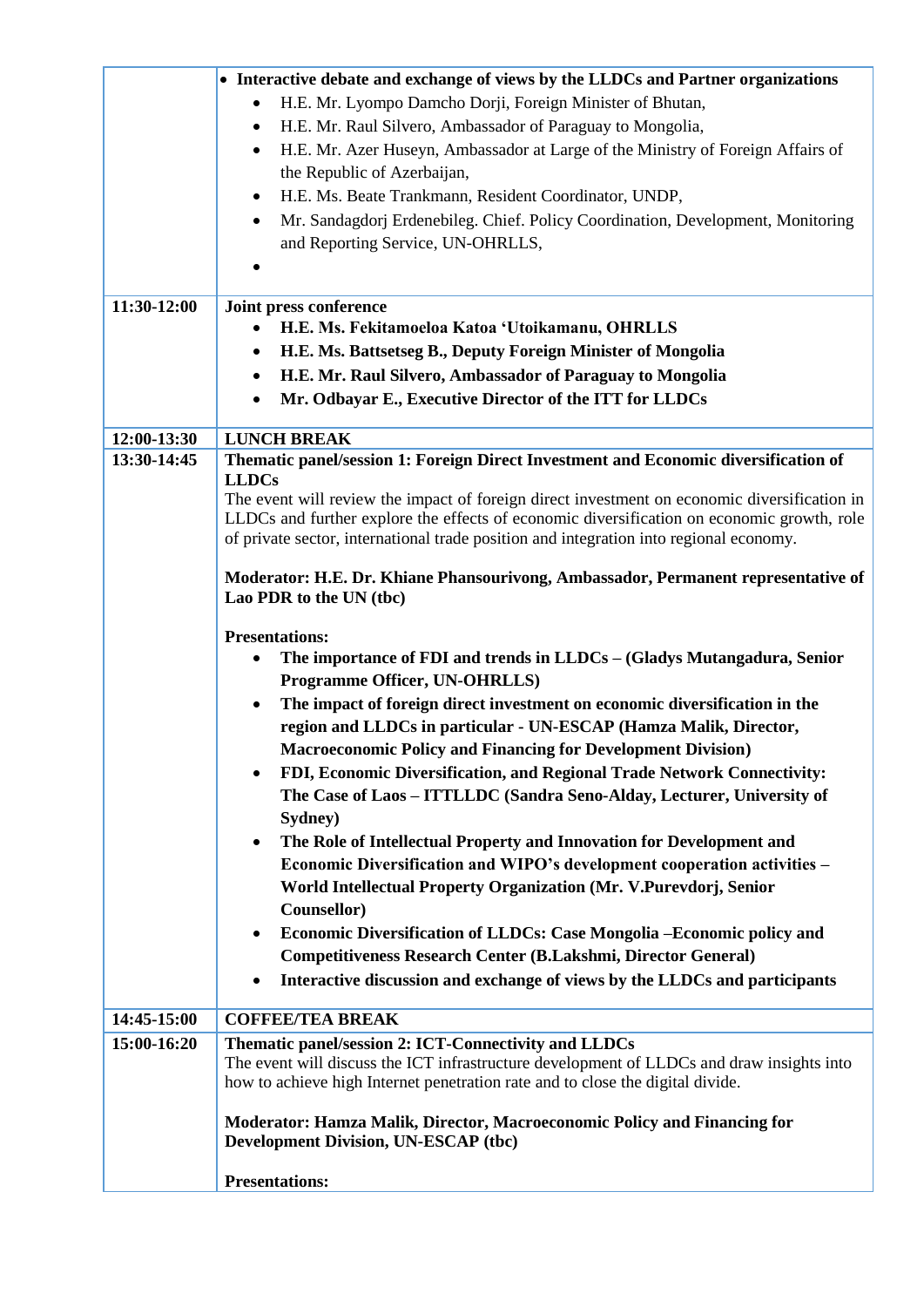|             | The Process of Technology Leapfrogging: Insights from the National ICT<br>$\bullet$                                                                                                                                                                                                                                                                                                                                                                                          |
|-------------|------------------------------------------------------------------------------------------------------------------------------------------------------------------------------------------------------------------------------------------------------------------------------------------------------------------------------------------------------------------------------------------------------------------------------------------------------------------------------|
|             | Infrastructure Development Journey of Azerbaijan - ITTLLDC (Evelyn Ng,                                                                                                                                                                                                                                                                                                                                                                                                       |
|             | Lecturer, University of Sydney)                                                                                                                                                                                                                                                                                                                                                                                                                                              |
|             | Bridging the digital divide through regional cooperation - UNESCAP (Siope<br>$\bullet$                                                                                                                                                                                                                                                                                                                                                                                       |
|             | Vakataki'Ofa, ICT and Development Section)                                                                                                                                                                                                                                                                                                                                                                                                                                   |
|             | E-commerce and GS1 barcode system -GS1 Mongolia (Tsevelsaikhan Sh.,                                                                                                                                                                                                                                                                                                                                                                                                          |
|             | CEO)                                                                                                                                                                                                                                                                                                                                                                                                                                                                         |
|             | Information, communication technology and business development -Xac Bank                                                                                                                                                                                                                                                                                                                                                                                                     |
|             | (Arvind Joshi, Chief Information Officer, Head of Digital Banking)                                                                                                                                                                                                                                                                                                                                                                                                           |
|             | Interactive discussion and exchange of views by the LLDCs and participants                                                                                                                                                                                                                                                                                                                                                                                                   |
| 16:20-17:30 | Thematic panel/session 3: Infrastructure Development, Transit Transport Corridors<br>and trade facilitation: Challenges and opportunities of LLDCs<br>The event will focus on transport connectivity issues of LLDCs, including infrastructure<br>development, and development of transit transport corridors the market potential of different<br>transport sectors and different liberalization schemes, and trade facilitation for development<br>will also be discussed. |
|             | Moderator - Mr. Sandagdorj Erdenebileg. Chief. Policy Coordination, Development,<br><b>Monitoring and Reporting Service, UN-OHRLLS</b>                                                                                                                                                                                                                                                                                                                                       |
|             | <b>Presentations:</b>                                                                                                                                                                                                                                                                                                                                                                                                                                                        |
|             | Infrastructure Development and Trade Facilitation: Introduction of key issues -<br>٠                                                                                                                                                                                                                                                                                                                                                                                         |
|             | <b>UN-OHRLLS (Gladys Mutangadura, Senior Programme Officer)</b>                                                                                                                                                                                                                                                                                                                                                                                                              |
|             | Modeling the Potential for Aviation Liberalization in Central Asia - ITTLLDC<br>$\bullet$                                                                                                                                                                                                                                                                                                                                                                                    |
|             | (Xiaowen Fu, Lecturer, University of Sydney)                                                                                                                                                                                                                                                                                                                                                                                                                                 |
|             | <b>Experiences of a Transit corridor organization from Africa - Northern</b><br>$\bullet$<br>Corridor Transit and Transport Coordination Authority (Mr. Elias Leonardo,                                                                                                                                                                                                                                                                                                      |
|             | <b>Director, Monitoring and Evaluation)</b>                                                                                                                                                                                                                                                                                                                                                                                                                                  |
|             | <b>Transport and Trade Facilitation for Development - UNCTAD (Mussie</b><br>$\bullet$                                                                                                                                                                                                                                                                                                                                                                                        |
|             | Delelegn Chief, Landlocked Developing Countries' Section Division for Africa,                                                                                                                                                                                                                                                                                                                                                                                                |
|             | <b>LDCs and Special Programmes)</b>                                                                                                                                                                                                                                                                                                                                                                                                                                          |
|             | Special needs in effective transport and transit system - National Road                                                                                                                                                                                                                                                                                                                                                                                                      |
|             | <b>Transport Association of Mongolia (J.Ayush, Executive Director)</b>                                                                                                                                                                                                                                                                                                                                                                                                       |
|             | Interactive discussion and exchange of views by the LLDCs and participants<br>$\bullet$                                                                                                                                                                                                                                                                                                                                                                                      |
|             |                                                                                                                                                                                                                                                                                                                                                                                                                                                                              |
| 18:00       | <b>Official Reception to be hosted by Minister for Foreign Affairs of Mongolia</b>                                                                                                                                                                                                                                                                                                                                                                                           |
|             | <b>Venue: Best Western Premier Hotel (by invitation)</b>                                                                                                                                                                                                                                                                                                                                                                                                                     |
|             | Day 2 – June 12, 2018                                                                                                                                                                                                                                                                                                                                                                                                                                                        |
| 09:00-10:30 | Way forward and closing                                                                                                                                                                                                                                                                                                                                                                                                                                                      |
|             | This session will summarize the discussions and present policy recommendations and<br>priority actions to facilitate the operation of the ITT for LLDCs in order to implement and<br>mainstream the VPoA.                                                                                                                                                                                                                                                                    |
|             | Moderator: Mr. Odbayar E., Executive Director, ITT for LLDCs                                                                                                                                                                                                                                                                                                                                                                                                                 |
|             | <b>Speeches:</b>                                                                                                                                                                                                                                                                                                                                                                                                                                                             |
|             | H.E. Mr. Brian Mushimba, Minister of Transport and Communications of Zambia<br>Hon. Pradeep Kumar Gyawali, Minister for Foreign Affairs of Nepal                                                                                                                                                                                                                                                                                                                             |